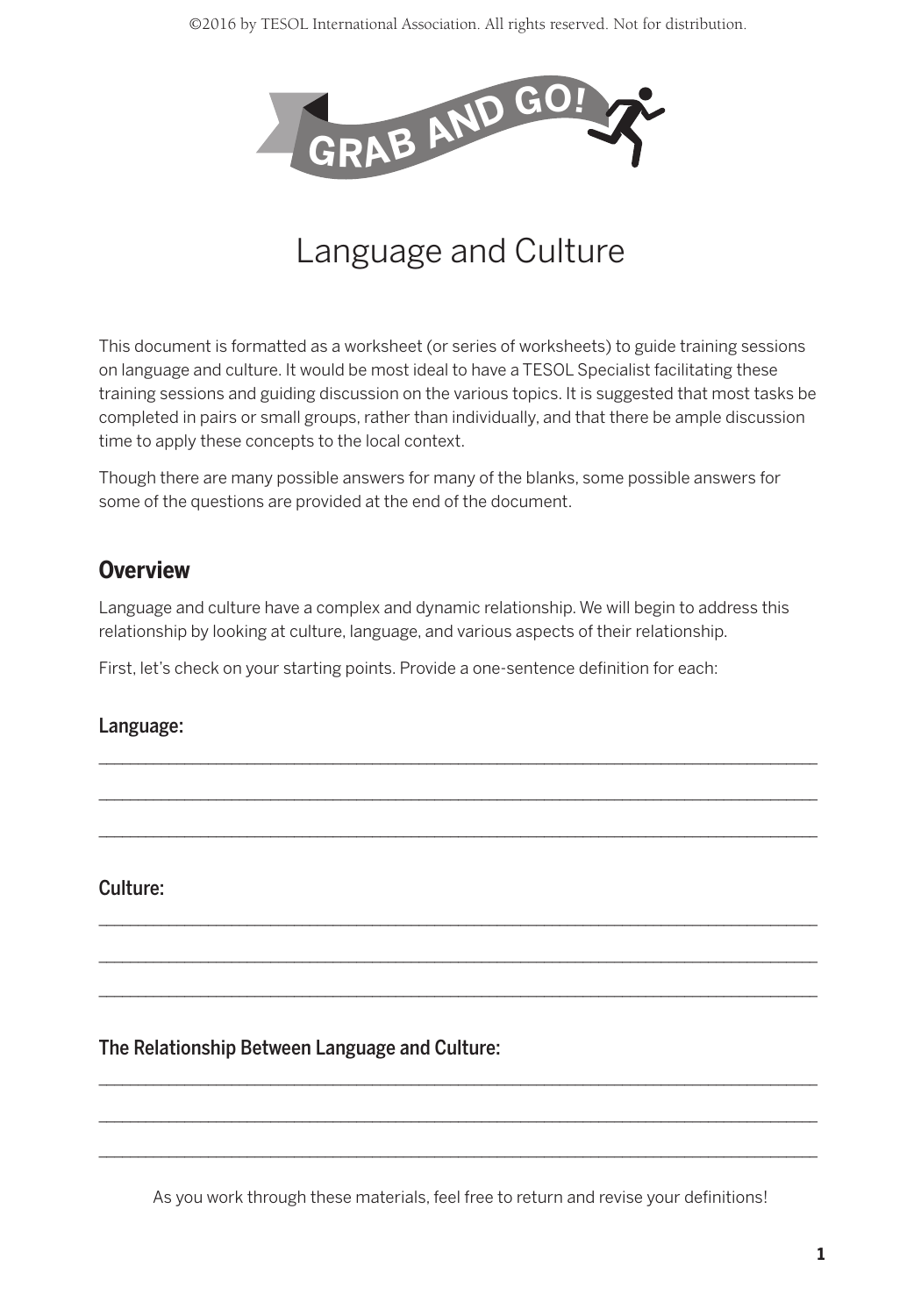## **EXECUTE: Universal, Cultural and Personal Behavior**

Some of the ways we think and act are due to our culture, but some are universal—the same the world over. Others are a matter of our personal tastes and preferences. Our behavior is a mixture of the three. Look at the following list and decide which category each behavior most likely stems from: 'U' for universal, 'P' for personal or 'C' for cultural. Some may have more than one!

| $\mathbf{1}$   | Sleeping with a bedroom window open                                                   |  |
|----------------|---------------------------------------------------------------------------------------|--|
| 2              | Running from a dangerous animal                                                       |  |
| 3              | Respecting older people                                                               |  |
| 4              | Liking spicy food                                                                     |  |
| 5              | Preferring playing football to reading a book                                         |  |
| 6              | Eating regularly                                                                      |  |
| $\overline{7}$ | Eating with knife, fork and spoon                                                     |  |
| 8              | Being wary of strangers                                                               |  |
| 9              | Calling a waiter with a hissing sound                                                 |  |
| 10             | Regretting being the cause of an accident                                             |  |
| 11             | Feeling sad at the death of a family member                                           |  |
| 12             | Wearing white mourning robes for 30 days after the death of a family member           |  |
| 13             | Not liking to wear mourning clothes for 30 days after the death of a<br>family member |  |
| 14             | Saying thank you when someone holds the door for you                                  |  |
| 15             | Not saying thank you when someone gives you something                                 |  |
| 16             | Working to support your children                                                      |  |
| 17             | Working to support your parents in old age                                            |  |
| 18             | Greeting each other with a kiss                                                       |  |
| 19             | Saving for your retirement                                                            |  |
| 20             | Queuing for a bus, a ticket or anything                                               |  |
| 21             | Belching after a meal                                                                 |  |
| 22             | Smiling and talking to strangers                                                      |  |
| 23             | Not smiling or talking to strangers                                                   |  |
| 24             | Wearing shorts                                                                        |  |
| 25             | Wearing clothes to hide certain parts of the body                                     |  |

#### **Discuss:**

- $\blacksquare$  What can happen when a personal preference is different from a cultural norm?
- **n** How can you minimize the risk of offending other people or being offended yourself, when you are in a new culture?
- $\blacksquare$  When and why should we adapt our behavior?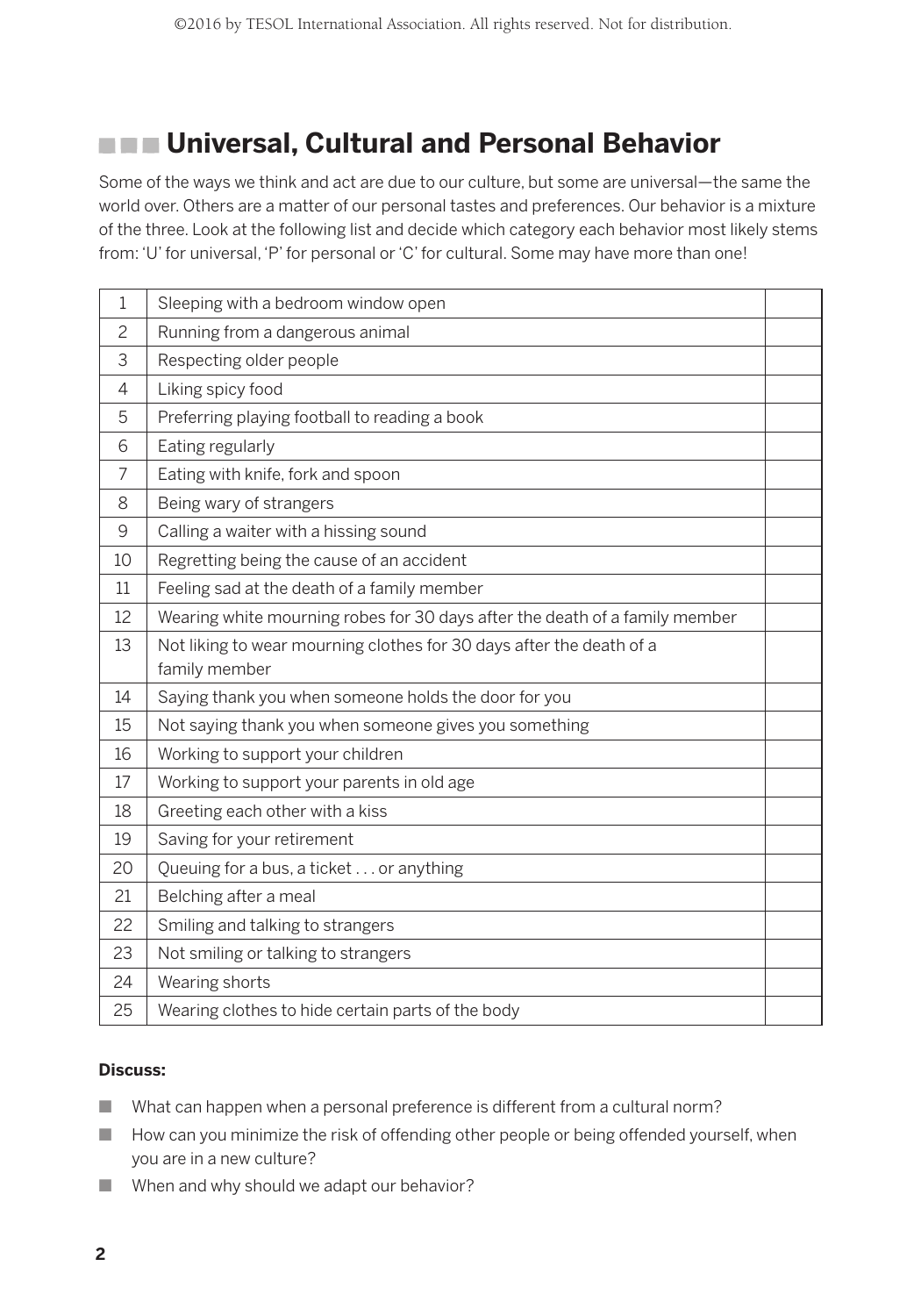#### **Points to remember:**

- $\Box$  Because of universal behavior, not everything about people in a new culture will be different: some of what you already know about human behavior will apply in the new culture.
- **n** Because of personal behavior, not everything you learn about the new culture will apply in equal measure, or at all, to every individual who lives in it.

## **EXECONCEPTS about Culture**

### **Defining Culture**

- **n** According to Anthony Wallace (1961) culture is the organization of diversity; members of a culture have a "capacity for mutual prediction."
- According to J. P. Lederach (1995) "Culture is the shared knowledge and schemes created by a set of people for perceiving, interpreting, expressing, and responding to the social realities around them" (p. 9).
- According to the Center for Advanced Research on Language Acquisition, "**culture** is defined as the shared patterns of behaviors and interactions, cognitive constructs, and affective understanding that are learned through a process of socialization. These shared patterns identify the members of a culture group while also distinguishing those of another group."

\_\_\_\_\_\_\_\_\_\_\_\_\_\_\_\_\_\_\_\_\_\_\_\_\_\_\_\_\_\_\_\_\_\_\_\_\_\_\_\_\_\_\_\_\_\_\_\_\_\_\_\_\_\_\_\_\_\_\_\_\_\_\_\_\_\_\_\_\_\_\_\_\_\_\_\_\_\_\_\_\_\_\_\_\_\_\_\_\_ \_\_\_\_\_\_\_\_\_\_\_\_\_\_\_\_\_\_\_\_\_\_\_\_\_\_\_\_\_\_\_\_\_\_\_\_\_\_\_\_\_\_\_\_\_\_\_\_\_\_\_\_\_\_\_\_\_\_\_\_\_\_\_\_\_\_\_\_\_\_\_\_\_\_\_\_\_\_\_\_\_\_\_\_\_\_\_\_\_

\_\_\_\_\_\_\_\_\_\_\_\_\_\_\_\_\_\_\_\_\_\_\_\_\_\_\_\_\_\_\_\_\_\_\_\_\_\_\_\_\_\_\_\_\_\_\_\_\_\_\_\_\_\_\_\_\_\_\_\_\_\_\_\_\_\_\_\_\_\_\_\_\_\_\_\_\_\_\_\_\_\_\_\_\_\_\_\_\_ \_\_\_\_\_\_\_\_\_\_\_\_\_\_\_\_\_\_\_\_\_\_\_\_\_\_\_\_\_\_\_\_\_\_\_\_\_\_\_\_\_\_\_\_\_\_\_\_\_\_\_\_\_\_\_\_\_\_\_\_\_\_\_\_\_\_\_\_\_\_\_\_\_\_\_\_\_\_\_\_\_\_\_\_\_\_\_\_\_

\_\_\_\_\_\_\_\_\_\_\_\_\_\_\_\_\_\_\_\_\_\_\_\_\_\_\_\_\_\_\_\_\_\_\_\_\_\_\_\_\_\_\_\_\_\_\_\_\_\_\_\_\_\_\_\_\_\_\_\_\_\_\_\_\_\_\_\_\_\_\_\_\_\_\_\_\_\_\_\_\_\_\_\_\_\_\_\_\_ \_\_\_\_\_\_\_\_\_\_\_\_\_\_\_\_\_\_\_\_\_\_\_\_\_\_\_\_\_\_\_\_\_\_\_\_\_\_\_\_\_\_\_\_\_\_\_\_\_\_\_\_\_\_\_\_\_\_\_\_\_\_\_\_\_\_\_\_\_\_\_\_\_\_\_\_\_\_\_\_\_\_\_\_\_\_\_\_\_

\_\_\_\_\_\_\_\_\_\_\_\_\_\_\_\_\_\_\_\_\_\_\_\_\_\_\_\_\_\_\_\_\_\_\_\_\_\_\_\_\_\_\_\_\_\_\_\_\_\_\_\_\_\_\_\_\_\_\_\_\_\_\_\_\_\_\_\_\_\_\_\_\_\_\_\_\_\_\_\_\_\_\_\_\_\_\_\_\_ \_\_\_\_\_\_\_\_\_\_\_\_\_\_\_\_\_\_\_\_\_\_\_\_\_\_\_\_\_\_\_\_\_\_\_\_\_\_\_\_\_\_\_\_\_\_\_\_\_\_\_\_\_\_\_\_\_\_\_\_\_\_\_\_\_\_\_\_\_\_\_\_\_\_\_\_\_\_\_\_\_\_\_\_\_\_\_\_\_

### **Cultural dichotomies**

Cultures have often been viewed as "either-or" dichotomies. Some well-known cultural dichotomies include the following. Below each, briefly describe what it means.

- 1. Individualistic vs. collectivist
- 2. Independent vs. interdependent
- 3. Shame culture vs. guilt culture
- 4. Time-oriented vs. event oriented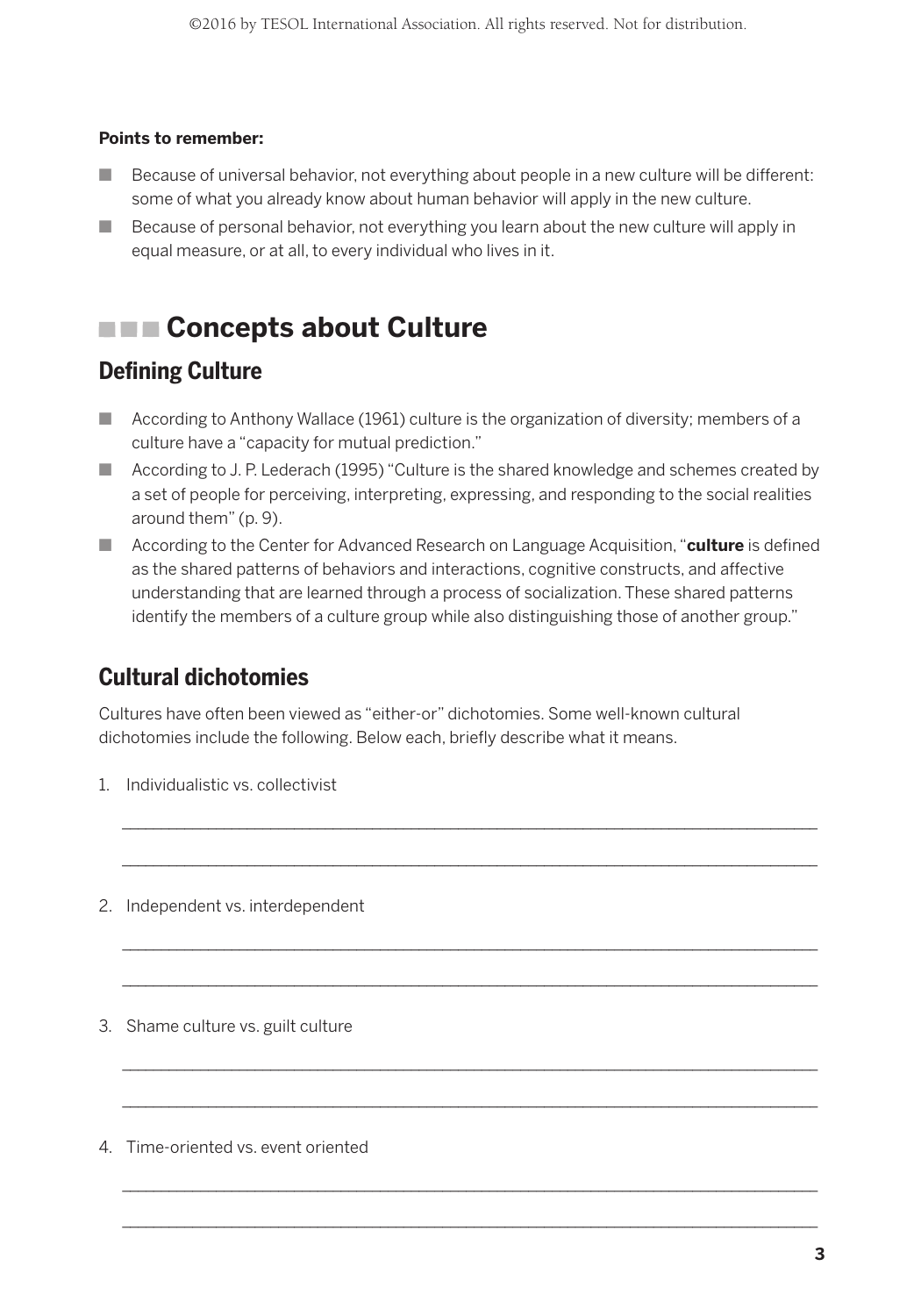©2016 by TESOL International Association. All rights reserved. Not for distribution.

5. Prestige-achieved vs. prestige-ascribed

6. Object as goal vs. person as goal

7. Vulnerability as weakness vs. vulnerability as strength

8. Asian vs. western

Can you think of others?

Are these dichotomies legitimate, and are they helpful ways of viewing culture? In what ways might they be unhelpful?

What do you think might be some problems with these dichotomies?

### Categorization

1. Write a sentence showing the relationship between "deficit theory" and "ethnocentrism":

2. Write a sentence showing the difference between a "generalization" and a "stereotype":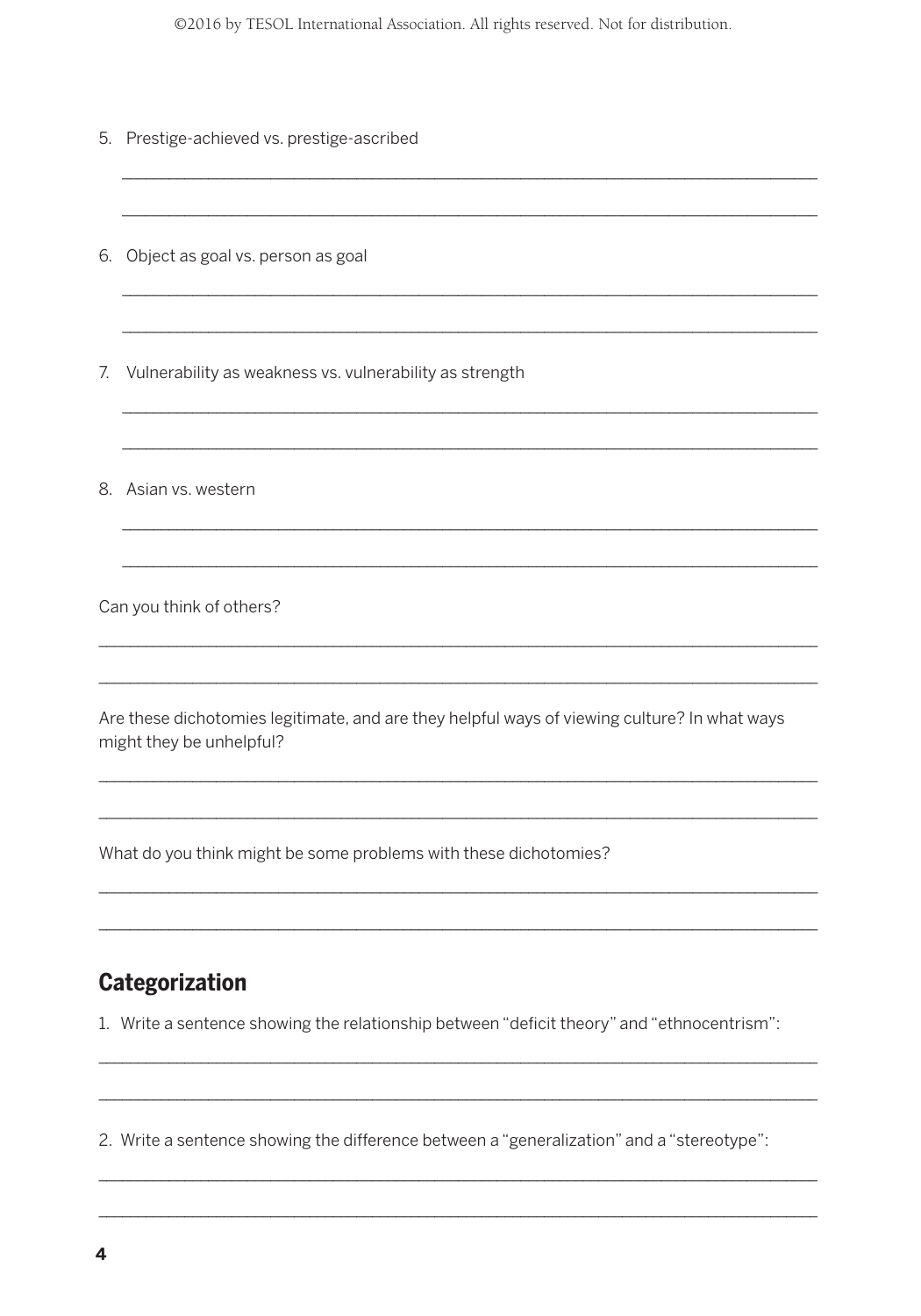\_\_\_\_\_\_\_\_\_\_\_\_\_\_\_\_\_\_\_\_\_\_\_\_\_\_\_\_\_\_\_\_\_\_\_\_\_\_\_\_\_\_\_\_\_\_\_\_\_\_\_\_\_\_\_\_\_\_\_\_\_\_\_\_\_\_\_\_\_\_\_\_\_\_\_\_\_\_\_\_\_\_\_\_\_\_\_\_\_ \_\_\_\_\_\_\_\_\_\_\_\_\_\_\_\_\_\_\_\_\_\_\_\_\_\_\_\_\_\_\_\_\_\_\_\_\_\_\_\_\_\_\_\_\_\_\_\_\_\_\_\_\_\_\_\_\_\_\_\_\_\_\_\_\_\_\_\_\_\_\_\_\_\_\_\_\_\_\_\_\_\_\_\_\_\_\_\_\_

- 3. Write a sentence showing the connection between "pragmatics" and "generalizations":
- 4. Teachers should be aware of their generalizations and stereotypes, and be willing to alter these beliefs, especially regarding **individual** students, but regarding people groups as well. Teachers should guard against a *deficit* model of cultural interpretation, stemming from ethnocentrism. How do these desired teacher perspectives apply to you, in your context?

\_\_\_\_\_\_\_\_\_\_\_\_\_\_\_\_\_\_\_\_\_\_\_\_\_\_\_\_\_\_\_\_\_\_\_\_\_\_\_\_\_\_\_\_\_\_\_\_\_\_\_\_\_\_\_\_\_\_\_\_\_\_\_\_\_\_\_\_\_\_\_\_\_\_\_\_\_\_\_\_\_\_\_\_\_\_\_\_\_ \_\_\_\_\_\_\_\_\_\_\_\_\_\_\_\_\_\_\_\_\_\_\_\_\_\_\_\_\_\_\_\_\_\_\_\_\_\_\_\_\_\_\_\_\_\_\_\_\_\_\_\_\_\_\_\_\_\_\_\_\_\_\_\_\_\_\_\_\_\_\_\_\_\_\_\_\_\_\_\_\_\_\_\_\_\_\_\_\_

## **Relationality**

- 1. What is the concept of "face"? Write examples of "losing face" and "saving face."
- 2. Compare how "face" is perceived and applied in two cultures, preferably your own and another that you interact with.

\_\_\_\_\_\_\_\_\_\_\_\_\_\_\_\_\_\_\_\_\_\_\_\_\_\_\_\_\_\_\_\_\_\_\_\_\_\_\_\_\_\_\_\_\_\_\_\_\_\_\_\_\_\_\_\_\_\_\_\_\_\_\_\_\_\_\_\_\_\_\_\_\_\_\_\_\_\_\_\_\_\_\_\_\_\_\_\_\_ \_\_\_\_\_\_\_\_\_\_\_\_\_\_\_\_\_\_\_\_\_\_\_\_\_\_\_\_\_\_\_\_\_\_\_\_\_\_\_\_\_\_\_\_\_\_\_\_\_\_\_\_\_\_\_\_\_\_\_\_\_\_\_\_\_\_\_\_\_\_\_\_\_\_\_\_\_\_\_\_\_\_\_\_\_\_\_\_\_

\_\_\_\_\_\_\_\_\_\_\_\_\_\_\_\_\_\_\_\_\_\_\_\_\_\_\_\_\_\_\_\_\_\_\_\_\_\_\_\_\_\_\_\_\_\_\_\_\_\_\_\_\_\_\_\_\_\_\_\_\_\_\_\_\_\_\_\_\_\_\_\_\_\_\_\_\_\_\_\_\_\_\_\_\_\_\_\_\_ \_\_\_\_\_\_\_\_\_\_\_\_\_\_\_\_\_\_\_\_\_\_\_\_\_\_\_\_\_\_\_\_\_\_\_\_\_\_\_\_\_\_\_\_\_\_\_\_\_\_\_\_\_\_\_\_\_\_\_\_\_\_\_\_\_\_\_\_\_\_\_\_\_\_\_\_\_\_\_\_\_\_\_\_\_\_\_\_\_

\_\_\_\_\_\_\_\_\_\_\_\_\_\_\_\_\_\_\_\_\_\_\_\_\_\_\_\_\_\_\_\_\_\_\_\_\_\_\_\_\_\_\_\_\_\_\_\_\_\_\_\_\_\_\_\_\_\_\_\_\_\_\_\_\_\_\_\_\_\_\_\_\_\_\_\_\_\_\_\_\_\_\_\_\_\_\_\_\_ \_\_\_\_\_\_\_\_\_\_\_\_\_\_\_\_\_\_\_\_\_\_\_\_\_\_\_\_\_\_\_\_\_\_\_\_\_\_\_\_\_\_\_\_\_\_\_\_\_\_\_\_\_\_\_\_\_\_\_\_\_\_\_\_\_\_\_\_\_\_\_\_\_\_\_\_\_\_\_\_\_\_\_\_\_\_\_\_\_

## **Choice in Culture**

- 1. To what extent can a person choose culture?
- 3. Consider these culture-crossing terms:
	- $\blacksquare$  Multicultural
	- $\blacksquare$  Intercultural
	- **n** Cross-culture
	- $\blacksquare$  Multicultural/intercultural competence

Write a thought or question that you have about how these terms are alike or different, or how they are used.

\_\_\_\_\_\_\_\_\_\_\_\_\_\_\_\_\_\_\_\_\_\_\_\_\_\_\_\_\_\_\_\_\_\_\_\_\_\_\_\_\_\_\_\_\_\_\_\_\_\_\_\_\_\_\_\_\_\_\_\_\_\_\_\_\_\_\_\_\_\_\_\_\_\_\_\_\_\_\_\_\_\_\_\_\_\_\_\_\_\_\_\_  $\_$  , and the set of the set of the set of the set of the set of the set of the set of the set of the set of the set of the set of the set of the set of the set of the set of the set of the set of the set of the set of th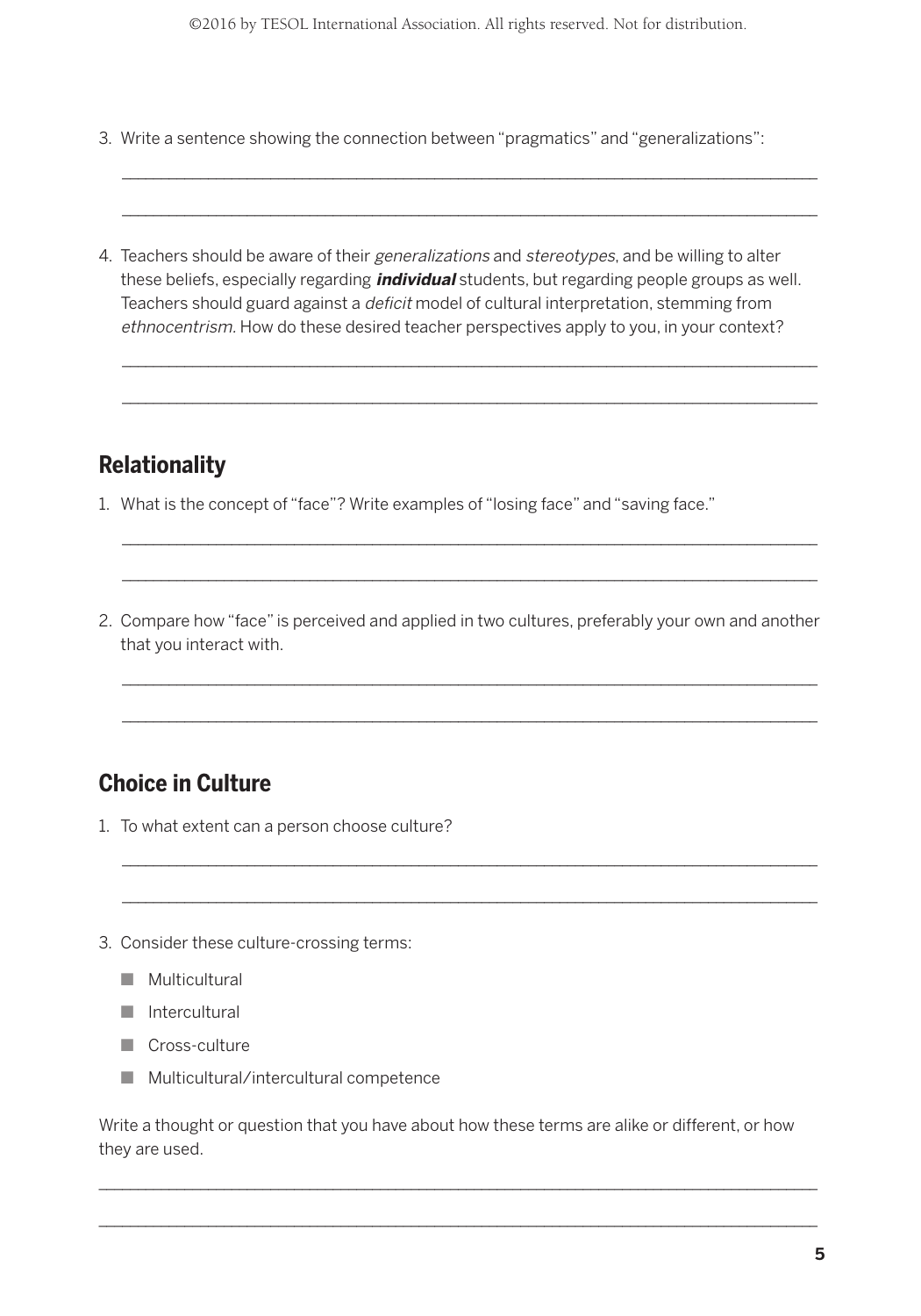## **Culture in Conversation**

Conversation is much more than speaking! When we converse, we are not only sharing information, we are also establishing relationships and creating a relational identity, within a cultural context.

Conversation is considered to involve the following competencies (adapted from Brown & Lee, 2015).

Place these words in the correct blanks: **discourse**, **sociocultural**, **linguistic**, **strategic**.

- 1. \_\_\_\_\_\_\_\_\_\_\_\_\_\_ competence: the knowledge of words, structures, pronunciation, etc.
- 2. \_\_\_\_\_\_\_\_\_\_\_\_\_\_ competence: understanding social interpretations of speech, and ability to convey intended social meanings.
- 3. \_\_\_\_\_\_\_\_\_\_\_\_\_\_\_\_\_\_ competence: ability to begin and end conversations, negotiating turn-taking, demonstrating cohesion and coherence.
- 4. \_\_\_\_\_\_\_\_\_\_\_\_\_\_ competence: knowing strategies for solving communication problems; ability to re-phrase, ask for clarification, etc.

Consider these conversational problems. What area of competence is lacking?

- 1. Ari is impressed with his teacher's new cell phone, and blurts out, "How much did you pay for this?"
- 2. Maria and Leo are doing a classroom conversational activity. You (the teacher) notice that neither of them is speaking. Maria seems flustered, and suddenly says in the L1, "I can't do this!"
- 3. You have asked Hari to tell you about his job. You know he is an accountant. He says "I work . . . money." "I . . . people . . . how much spend . . ."
- 4. You greet your student Diah by saying "It's really hot today, isn't it." Diah just nods, and seems to wonder what she is supposed to say.

## **INDEE Intersections of Language and Culture**

### **Socialization and Language Learning**

Socialization into a culture is interwoven with language learning, in both first and additional languages. Language both expresses and embodies culture (Kramsch, 1998). What are some examples of socialization through first and/or second acquisition?

 $\_$  , and the set of the set of the set of the set of the set of the set of the set of the set of the set of the set of the set of the set of the set of the set of the set of the set of the set of the set of the set of th  $\_$  , and the set of the set of the set of the set of the set of the set of the set of the set of the set of the set of the set of the set of the set of the set of the set of the set of the set of the set of the set of th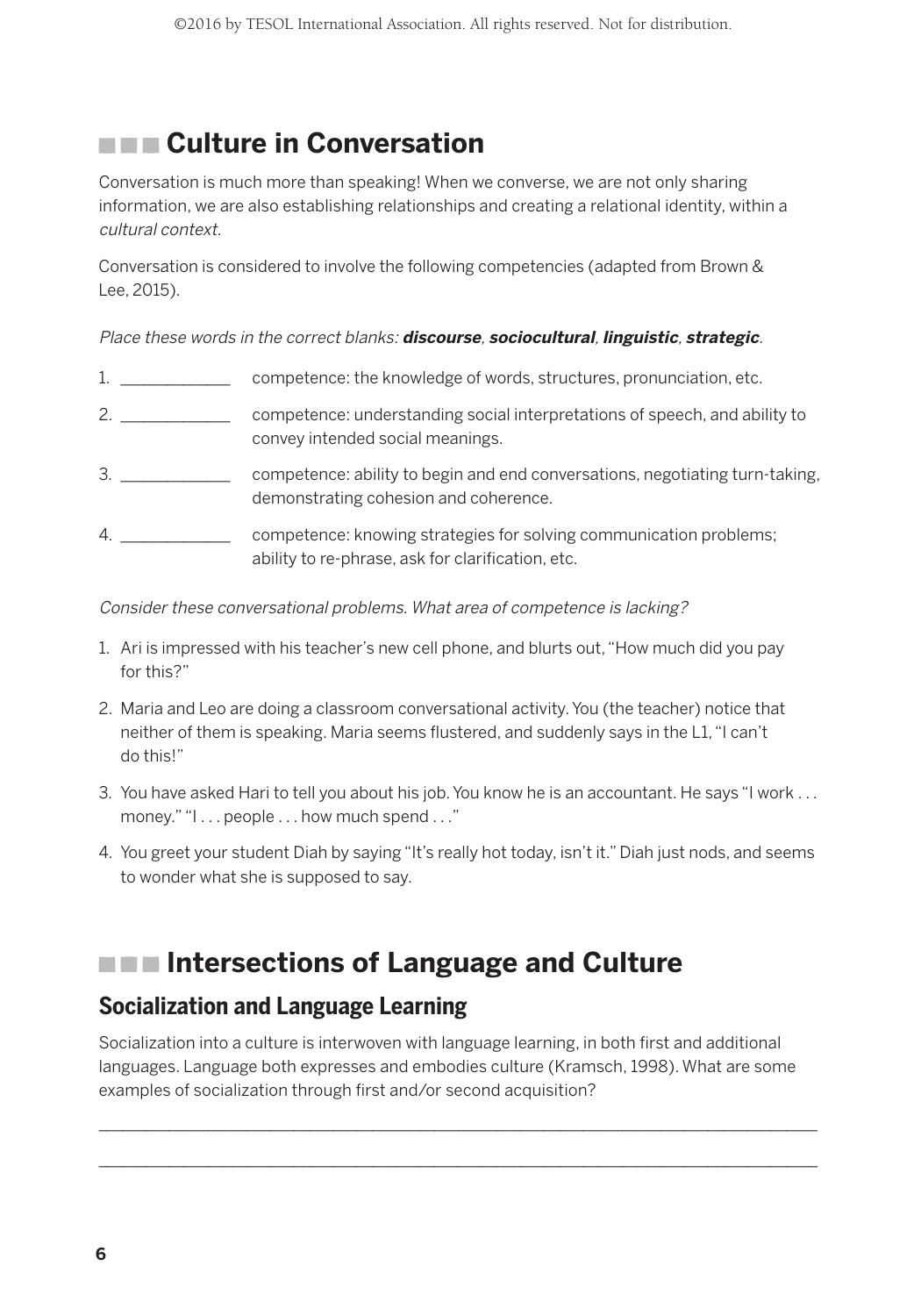## **Cultural Adaptation**

When we adapt to a new culture, we typically either *accommodate* or *assimilate* in various aspects of that culture. When we *accommodate* a new behavior, we accept it even if we don't adopt it. When we *assimilate* a new cultural value or behavior, we adopt this way of thinking or behaving.

 $\ldots$  . The contribution of the contribution of the contribution of the contribution of the contribution of the contribution of the contribution of the contribution of the contribution of the contribution of the contribut \_\_\_\_\_\_\_\_\_\_\_\_\_\_\_\_\_\_\_\_\_\_\_\_\_\_\_\_\_\_\_\_\_\_\_\_\_\_\_\_\_\_\_\_\_\_\_\_\_\_\_\_\_\_\_\_\_\_\_\_\_\_\_\_\_\_\_\_\_\_\_\_\_\_\_\_\_\_\_\_\_\_\_\_\_\_\_\_\_

 $\ldots$  . The contribution of the contribution of the contribution of the contribution of the contribution of the contribution of the contribution of the contribution of the contribution of the contribution of the contribut \_\_\_\_\_\_\_\_\_\_\_\_\_\_\_\_\_\_\_\_\_\_\_\_\_\_\_\_\_\_\_\_\_\_\_\_\_\_\_\_\_\_\_\_\_\_\_\_\_\_\_\_\_\_\_\_\_\_\_\_\_\_\_\_\_\_\_\_\_\_\_\_\_\_\_\_\_\_\_\_\_\_\_\_\_\_\_\_\_

1. Write an example of accommodation and an example of assimilation.

2. How could language affect each of these?

### **Nonverbal Communication**

Is our nonverbal communication linked to our verbal communication? Share examples in support of or against this theory.

 $\_$  , and the set of the set of the set of the set of the set of the set of the set of the set of the set of the set of the set of the set of the set of the set of the set of the set of the set of the set of the set of th \_\_\_\_\_\_\_\_\_\_\_\_\_\_\_\_\_\_\_\_\_\_\_\_\_\_\_\_\_\_\_\_\_\_\_\_\_\_\_\_\_\_\_\_\_\_\_\_\_\_\_\_\_\_\_\_\_\_\_\_\_\_\_\_\_\_\_\_\_\_\_\_\_\_\_\_\_\_\_\_\_\_\_\_\_\_\_\_\_\_\_\_

## **High and Low Contexts**

These terms are sometimes linked to culture, language, and messages. In a high context language or culture, lot of cultural context is needed in order to understand the communication. In a low context language or culture, not as much cultural context is needed for communication because more of the information is encoded in the actual language itself. For example, Indonesian is a high context language and English is a low context language. An example of the contextual difference is that Indonesian does not have verb tenses. Interlocutors must understand the context in order to ascertain the time frame of the events being discussed. English, on the other hand, uses precise verb language to specify when actions occur (e.g. "I went to town"), and even when they occur relative to other actions (e.g. "I had already gone to town when he arrived at my house.").

\_\_\_\_\_\_\_\_\_\_\_\_\_\_\_\_\_\_\_\_\_\_\_\_\_\_\_\_\_\_\_\_\_\_\_\_\_\_\_\_\_\_\_\_\_\_\_\_\_\_\_\_\_\_\_\_\_\_\_\_\_\_\_\_\_\_\_\_\_\_\_\_\_\_\_\_\_\_\_\_\_\_\_\_\_\_\_\_\_\_\_\_ \_\_\_\_\_\_\_\_\_\_\_\_\_\_\_\_\_\_\_\_\_\_\_\_\_\_\_\_\_\_\_\_\_\_\_\_\_\_\_\_\_\_\_\_\_\_\_\_\_\_\_\_\_\_\_\_\_\_\_\_\_\_\_\_\_\_\_\_\_\_\_\_\_\_\_\_\_\_\_\_\_\_\_\_\_\_\_\_\_\_\_\_ \_\_\_\_\_\_\_\_\_\_\_\_\_\_\_\_\_\_\_\_\_\_\_\_\_\_\_\_\_\_\_\_\_\_\_\_\_\_\_\_\_\_\_\_\_\_\_\_\_\_\_\_\_\_\_\_\_\_\_\_\_\_\_\_\_\_\_\_\_\_\_\_\_\_\_\_\_\_\_\_\_\_\_\_\_\_\_\_\_\_\_\_ \_\_\_\_\_\_\_\_\_\_\_\_\_\_\_\_\_\_\_\_\_\_\_\_\_\_\_\_\_\_\_\_\_\_\_\_\_\_\_\_\_\_\_\_\_\_\_\_\_\_\_\_\_\_\_\_\_\_\_\_\_\_\_\_\_\_\_\_\_\_\_\_\_\_\_\_\_\_\_\_\_\_\_\_\_\_\_\_\_\_\_\_

Can you think of some other illustrations of high and low context languages or cultures?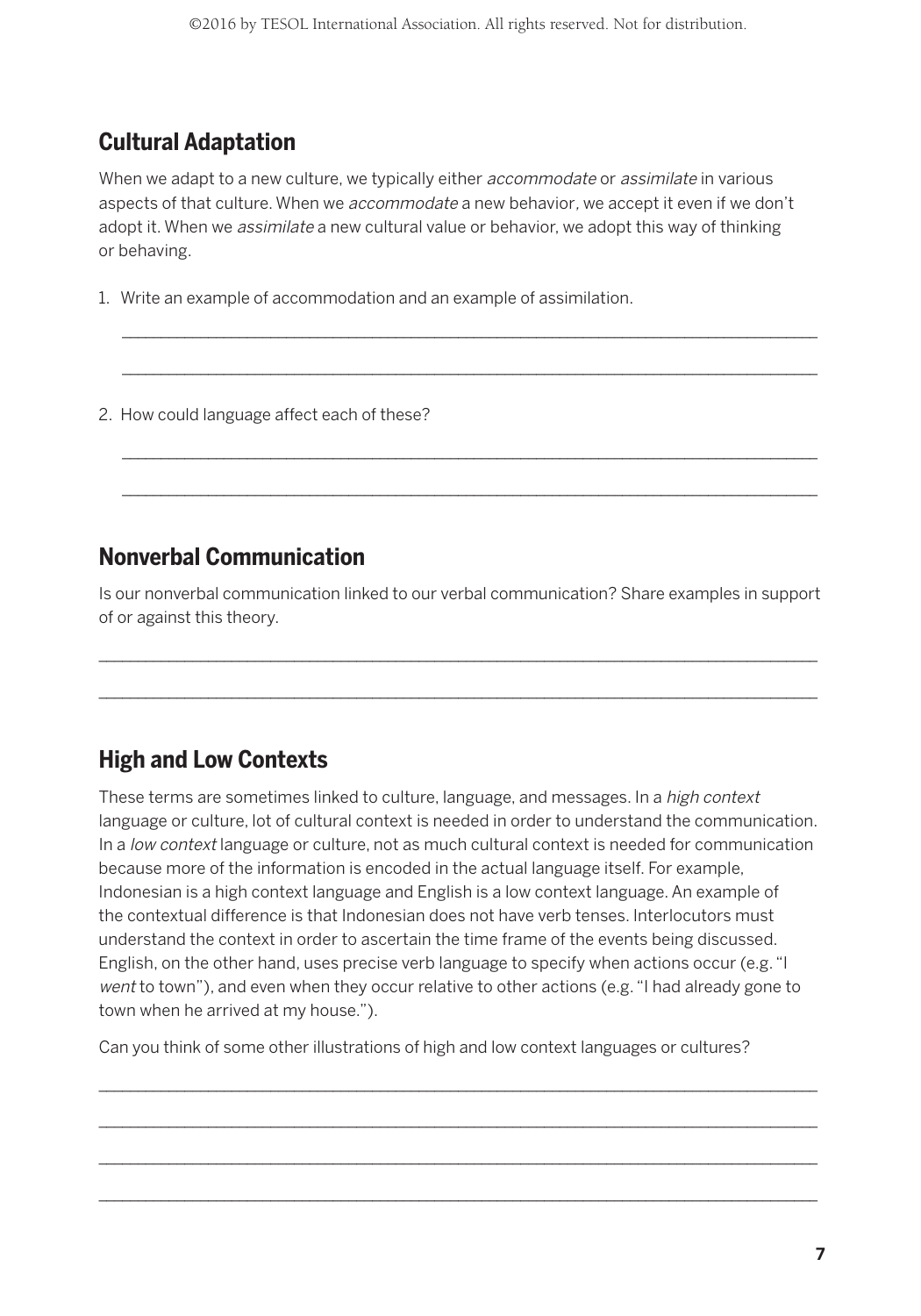## **Linguistic Relativity (LR)**

The Sapir-Whorf Hypothesis (see Kramsch, 1998) says that language influences how we "see" the world, and thus also influences our thought processes. In its weak form this is "linguistic relativity"; in its stronger form, it is "linguistic determinism." LR can account for perceptions of time, status, community, individuality, gender, etc. For example, the Indonesian language uses the same word for "study" and "learn." The theory of linguistic relativity might say, then, that Indonesians might be more inclined to see these two as the same, whereas an English speaker might argue that "studying" and "learning" are two very different things.

 $\_$  , and the set of the set of the set of the set of the set of the set of the set of the set of the set of the set of the set of the set of the set of the set of the set of the set of the set of the set of the set of th \_\_\_\_\_\_\_\_\_\_\_\_\_\_\_\_\_\_\_\_\_\_\_\_\_\_\_\_\_\_\_\_\_\_\_\_\_\_\_\_\_\_\_\_\_\_\_\_\_\_\_\_\_\_\_\_\_\_\_\_\_\_\_\_\_\_\_\_\_\_\_\_\_\_\_\_\_\_\_\_\_\_\_\_\_\_\_\_\_\_\_\_  $\_$  , and the set of the set of the set of the set of the set of the set of the set of the set of the set of the set of the set of the set of the set of the set of the set of the set of the set of the set of the set of th

Write some examples of LR from your own experience.

### **Schema**

Schema can be thought of as learners' prior experiences and background knowledge. It is used to talk about how learners interpret classroom events and content. How might this apply to cross-cultural language learning, as well as learning content through a new language?

 $\_$  , and the set of the set of the set of the set of the set of the set of the set of the set of the set of the set of the set of the set of the set of the set of the set of the set of the set of the set of the set of th \_\_\_\_\_\_\_\_\_\_\_\_\_\_\_\_\_\_\_\_\_\_\_\_\_\_\_\_\_\_\_\_\_\_\_\_\_\_\_\_\_\_\_\_\_\_\_\_\_\_\_\_\_\_\_\_\_\_\_\_\_\_\_\_\_\_\_\_\_\_\_\_\_\_\_\_\_\_\_\_\_\_\_\_\_\_\_\_\_\_\_\_

### **Grice's Cooperative Principles of Conversation (see Kramsch, 1998)**

Briefly explain each of the maxims in Grice's Cooperative principle.

| How might the principles look different in different cultures? |  |  |  |
|----------------------------------------------------------------|--|--|--|

 $\_$  , and the set of the set of the set of the set of the set of the set of the set of the set of the set of the set of the set of the set of the set of the set of the set of the set of the set of the set of the set of th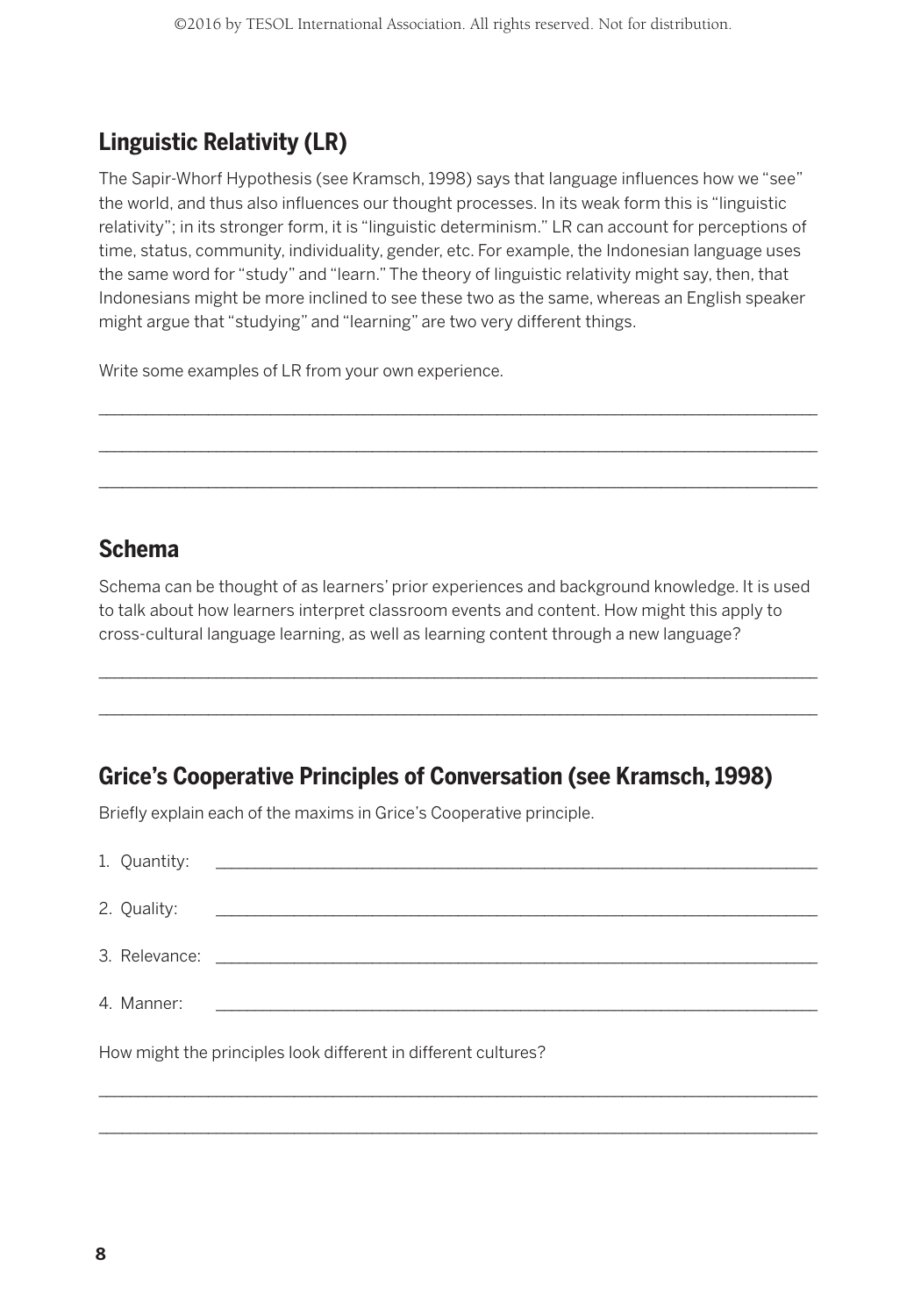# **The Meaning of Words**

|  | 1. Define these terms:                                                                      |  |  |
|--|---------------------------------------------------------------------------------------------|--|--|
|  | Denotation:<br><u> 1990 - Johann John Stein, mars an deus Amerikaansk kommunister (</u>     |  |  |
|  |                                                                                             |  |  |
|  | 2. Which is more associated with culture? Share some examples.                              |  |  |
|  | <b>Code-Switching and Translanguaging</b>                                                   |  |  |
|  |                                                                                             |  |  |
|  | 1. Define these terms:                                                                      |  |  |
|  |                                                                                             |  |  |
|  |                                                                                             |  |  |
|  | 2. Share some examples of switching languages. Are these code-switching or translanguaging? |  |  |
|  | 4. What factors make it positive or negative?                                               |  |  |
|  | 5. How do these relate to identity and culture?                                             |  |  |
|  | <b>Language Evolution</b>                                                                   |  |  |
|  | 1. Define these terms:                                                                      |  |  |
|  |                                                                                             |  |  |
|  |                                                                                             |  |  |
|  |                                                                                             |  |  |
|  |                                                                                             |  |  |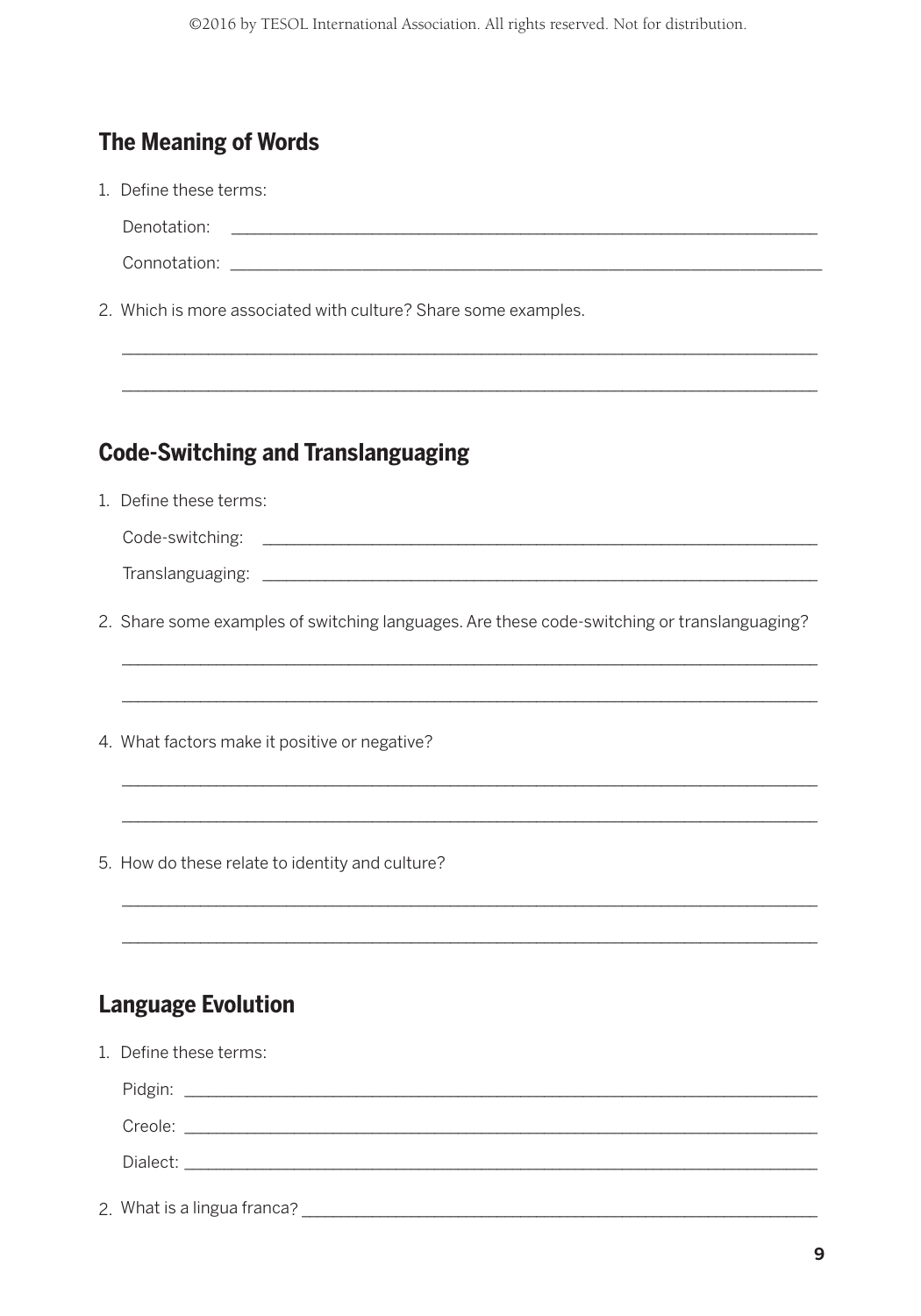3. How do these concepts connect with culture?

## **Language Change**

1. What is the difference between these views of language:

Prescriptive: \_\_\_\_\_\_\_\_\_\_\_\_\_\_\_\_\_\_\_\_\_\_\_\_\_\_\_\_\_\_\_\_\_\_\_\_\_\_\_\_\_\_\_\_\_\_\_\_\_\_\_\_\_\_\_\_\_\_\_\_\_\_\_\_\_\_\_\_\_\_\_\_\_\_\_\_ Descriptive: \_\_\_\_\_\_\_\_\_\_\_\_\_\_\_\_\_\_\_\_\_\_\_\_\_\_\_\_\_\_\_\_\_\_\_\_\_\_\_\_\_\_\_\_\_\_\_\_\_\_\_\_\_\_\_\_\_\_\_\_\_\_\_\_\_\_\_\_\_\_\_\_\_\_\_\_

\_\_\_\_\_\_\_\_\_\_\_\_\_\_\_\_\_\_\_\_\_\_\_\_\_\_\_\_\_\_\_\_\_\_\_\_\_\_\_\_\_\_\_\_\_\_\_\_\_\_\_\_\_\_\_\_\_\_\_\_\_\_\_\_\_\_\_\_\_\_\_\_\_\_\_\_\_\_\_\_\_\_\_\_\_\_\_\_\_ \_\_\_\_\_\_\_\_\_\_\_\_\_\_\_\_\_\_\_\_\_\_\_\_\_\_\_\_\_\_\_\_\_\_\_\_\_\_\_\_\_\_\_\_\_\_\_\_\_\_\_\_\_\_\_\_\_\_\_\_\_\_\_\_\_\_\_\_\_\_\_\_\_\_\_\_\_\_\_\_\_\_\_\_\_\_\_\_\_

2. What do you understand by Kramsch's (1998) statement (p. 75) "The desire to halt the march of time and keep language pure of any cultural contamination is constantly thwarted by the co-construction of culture in every dialogic encounter."

\_\_\_\_\_\_\_\_\_\_\_\_\_\_\_\_\_\_\_\_\_\_\_\_\_\_\_\_\_\_\_\_\_\_\_\_\_\_\_\_\_\_\_\_\_\_\_\_\_\_\_\_\_\_\_\_\_\_\_\_\_\_\_\_\_\_\_\_\_\_\_\_\_\_\_\_\_\_\_\_\_\_\_\_\_\_\_\_\_ \_\_\_\_\_\_\_\_\_\_\_\_\_\_\_\_\_\_\_\_\_\_\_\_\_\_\_\_\_\_\_\_\_\_\_\_\_\_\_\_\_\_\_\_\_\_\_\_\_\_\_\_\_\_\_\_\_\_\_\_\_\_\_\_\_\_\_\_\_\_\_\_\_\_\_\_\_\_\_\_\_\_\_\_\_\_\_\_\_

3. Does language change as a result of cultural change, or does language change cause cultural change?

\_\_\_\_\_\_\_\_\_\_\_\_\_\_\_\_\_\_\_\_\_\_\_\_\_\_\_\_\_\_\_\_\_\_\_\_\_\_\_\_\_\_\_\_\_\_\_\_\_\_\_\_\_\_\_\_\_\_\_\_\_\_\_\_\_\_\_\_\_\_\_\_\_\_\_\_\_\_\_\_\_\_\_\_\_\_\_\_\_ \_\_\_\_\_\_\_\_\_\_\_\_\_\_\_\_\_\_\_\_\_\_\_\_\_\_\_\_\_\_\_\_\_\_\_\_\_\_\_\_\_\_\_\_\_\_\_\_\_\_\_\_\_\_\_\_\_\_\_\_\_\_\_\_\_\_\_\_\_\_\_\_\_\_\_\_\_\_\_\_\_\_\_\_\_\_\_\_\_

## **THE Teaching Across Cultures**

1. Define the "hidden curriculum." How does this concept apply to cross-cultural teaching?

\_\_\_\_\_\_\_\_\_\_\_\_\_\_\_\_\_\_\_\_\_\_\_\_\_\_\_\_\_\_\_\_\_\_\_\_\_\_\_\_\_\_\_\_\_\_\_\_\_\_\_\_\_\_\_\_\_\_\_\_\_\_\_\_\_\_\_\_\_\_\_\_\_\_\_\_\_\_\_\_\_\_\_\_\_\_\_\_\_ \_\_\_\_\_\_\_\_\_\_\_\_\_\_\_\_\_\_\_\_\_\_\_\_\_\_\_\_\_\_\_\_\_\_\_\_\_\_\_\_\_\_\_\_\_\_\_\_\_\_\_\_\_\_\_\_\_\_\_\_\_\_\_\_\_\_\_\_\_\_\_\_\_\_\_\_\_\_\_\_\_\_\_\_\_\_\_\_\_

\_\_\_\_\_\_\_\_\_\_\_\_\_\_\_\_\_\_\_\_\_\_\_\_\_\_\_\_\_\_\_\_\_\_\_\_\_\_\_\_\_\_\_\_\_\_\_\_\_\_\_\_\_\_\_\_\_\_\_\_\_\_\_\_\_\_\_\_\_\_\_\_\_\_\_\_\_\_\_\_\_\_\_\_\_\_\_\_\_ \_\_\_\_\_\_\_\_\_\_\_\_\_\_\_\_\_\_\_\_\_\_\_\_\_\_\_\_\_\_\_\_\_\_\_\_\_\_\_\_\_\_\_\_\_\_\_\_\_\_\_\_\_\_\_\_\_\_\_\_\_\_\_\_\_\_\_\_\_\_\_\_\_\_\_\_\_\_\_\_\_\_\_\_\_\_\_\_\_

\_\_\_\_\_\_\_\_\_\_\_\_\_\_\_\_\_\_\_\_\_\_\_\_\_\_\_\_\_\_\_\_\_\_\_\_\_\_\_\_\_\_\_\_\_\_\_\_\_\_\_\_\_\_\_\_\_\_\_\_\_\_\_\_\_\_\_\_\_\_\_\_\_\_\_\_\_\_\_\_\_\_\_\_\_\_\_\_\_ \_\_\_\_\_\_\_\_\_\_\_\_\_\_\_\_\_\_\_\_\_\_\_\_\_\_\_\_\_\_\_\_\_\_\_\_\_\_\_\_\_\_\_\_\_\_\_\_\_\_\_\_\_\_\_\_\_\_\_\_\_\_\_\_\_\_\_\_\_\_\_\_\_\_\_\_\_\_\_\_\_\_\_\_\_\_\_\_\_

2. What are some different ways in which teaching and learning occurs in different contexts and cultures?

3. Do all forms of learning work equally well? Share your thoughts.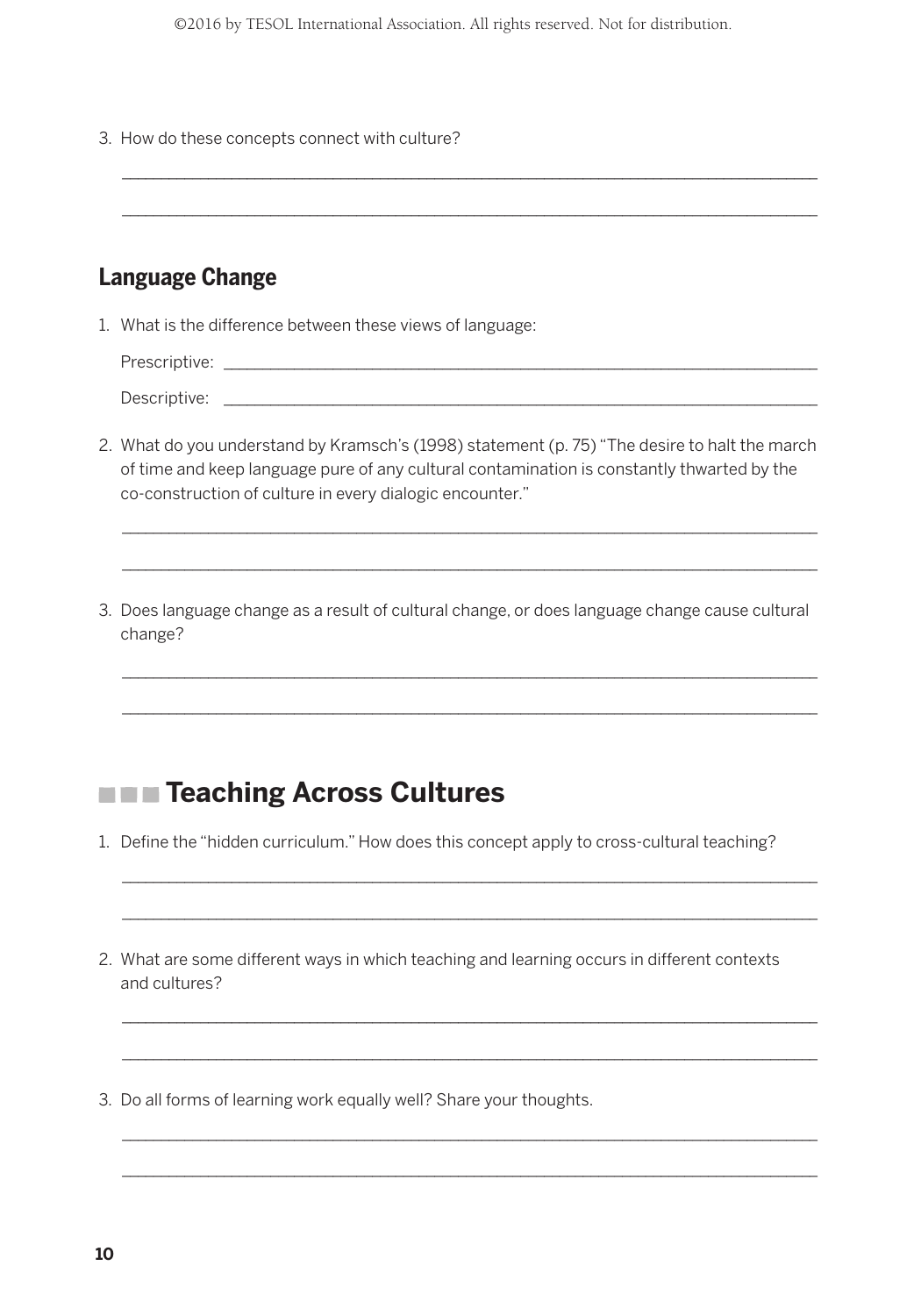4. Should English be taught in the manner in which students are accustomed to learning, or in the manner in which research shows us students acquire language most effectively, if these two are not the same? What factors could guide us in answering this question?

\_\_\_\_\_\_\_\_\_\_\_\_\_\_\_\_\_\_\_\_\_\_\_\_\_\_\_\_\_\_\_\_\_\_\_\_\_\_\_\_\_\_\_\_\_\_\_\_\_\_\_\_\_\_\_\_\_\_\_\_\_\_\_\_\_\_\_\_\_\_\_\_\_\_\_\_\_\_\_\_\_\_\_\_\_\_\_\_\_ \_\_\_\_\_\_\_\_\_\_\_\_\_\_\_\_\_\_\_\_\_\_\_\_\_\_\_\_\_\_\_\_\_\_\_\_\_\_\_\_\_\_\_\_\_\_\_\_\_\_\_\_\_\_\_\_\_\_\_\_\_\_\_\_\_\_\_\_\_\_\_\_\_\_\_\_\_\_\_\_\_\_\_\_\_\_\_\_\_

## **EXECUTE: Summary Reflection**

In light of your learning about language and culture, what concrete steps would you like to take to make your teaching of English language learners more effective?

\_\_\_\_\_\_\_\_\_\_\_\_\_\_\_\_\_\_\_\_\_\_\_\_\_\_\_\_\_\_\_\_\_\_\_\_\_\_\_\_\_\_\_\_\_\_\_\_\_\_\_\_\_\_\_\_\_\_\_\_\_\_\_\_\_\_\_\_\_\_\_\_\_\_\_\_\_\_\_\_\_\_\_\_\_\_\_\_\_\_\_\_  $\_$  , and the set of the set of the set of the set of the set of the set of the set of the set of the set of the set of the set of the set of the set of the set of the set of the set of the set of the set of the set of th  $\_$  , and the set of the set of the set of the set of the set of the set of the set of the set of the set of the set of the set of the set of the set of the set of the set of the set of the set of the set of the set of th \_\_\_\_\_\_\_\_\_\_\_\_\_\_\_\_\_\_\_\_\_\_\_\_\_\_\_\_\_\_\_\_\_\_\_\_\_\_\_\_\_\_\_\_\_\_\_\_\_\_\_\_\_\_\_\_\_\_\_\_\_\_\_\_\_\_\_\_\_\_\_\_\_\_\_\_\_\_\_\_\_\_\_\_\_\_\_\_\_\_\_\_  $\_$  , and the set of the set of the set of the set of the set of the set of the set of the set of the set of the set of the set of the set of the set of the set of the set of the set of the set of the set of the set of th  $\_$  , and the set of the set of the set of the set of the set of the set of the set of the set of the set of the set of the set of the set of the set of the set of the set of the set of the set of the set of the set of th \_\_\_\_\_\_\_\_\_\_\_\_\_\_\_\_\_\_\_\_\_\_\_\_\_\_\_\_\_\_\_\_\_\_\_\_\_\_\_\_\_\_\_\_\_\_\_\_\_\_\_\_\_\_\_\_\_\_\_\_\_\_\_\_\_\_\_\_\_\_\_\_\_\_\_\_\_\_\_\_\_\_\_\_\_\_\_\_\_\_\_\_  $\_$  , and the set of the set of the set of the set of the set of the set of the set of the set of the set of the set of the set of the set of the set of the set of the set of the set of the set of the set of the set of th  $\_$  , and the set of the set of the set of the set of the set of the set of the set of the set of the set of the set of the set of the set of the set of the set of the set of the set of the set of the set of the set of th \_\_\_\_\_\_\_\_\_\_\_\_\_\_\_\_\_\_\_\_\_\_\_\_\_\_\_\_\_\_\_\_\_\_\_\_\_\_\_\_\_\_\_\_\_\_\_\_\_\_\_\_\_\_\_\_\_\_\_\_\_\_\_\_\_\_\_\_\_\_\_\_\_\_\_\_\_\_\_\_\_\_\_\_\_\_\_\_\_\_\_\_

## **References**

- Brown, H. D. & Lee, H. (2015). Teaching by principles: An interactive approach to language pedagogy. 4th Ed. White Plains, NY: Pearson.
- Center for Advanced Research on Language Acquisition (n.d.) What is culture? Downloaded from: http://carla.umn.edu/culture/definitions.html
- Kramsch, C. (1998). Language and culture. Oxford: Oxford University Press.
- Lederach, J. P. (1995). Preparing for peace: Conflict transformation across cultures. Syracuse, NY: Syracuse University Press.

#### Wallace A. F. (1961). Culture and personality. New York: Random House.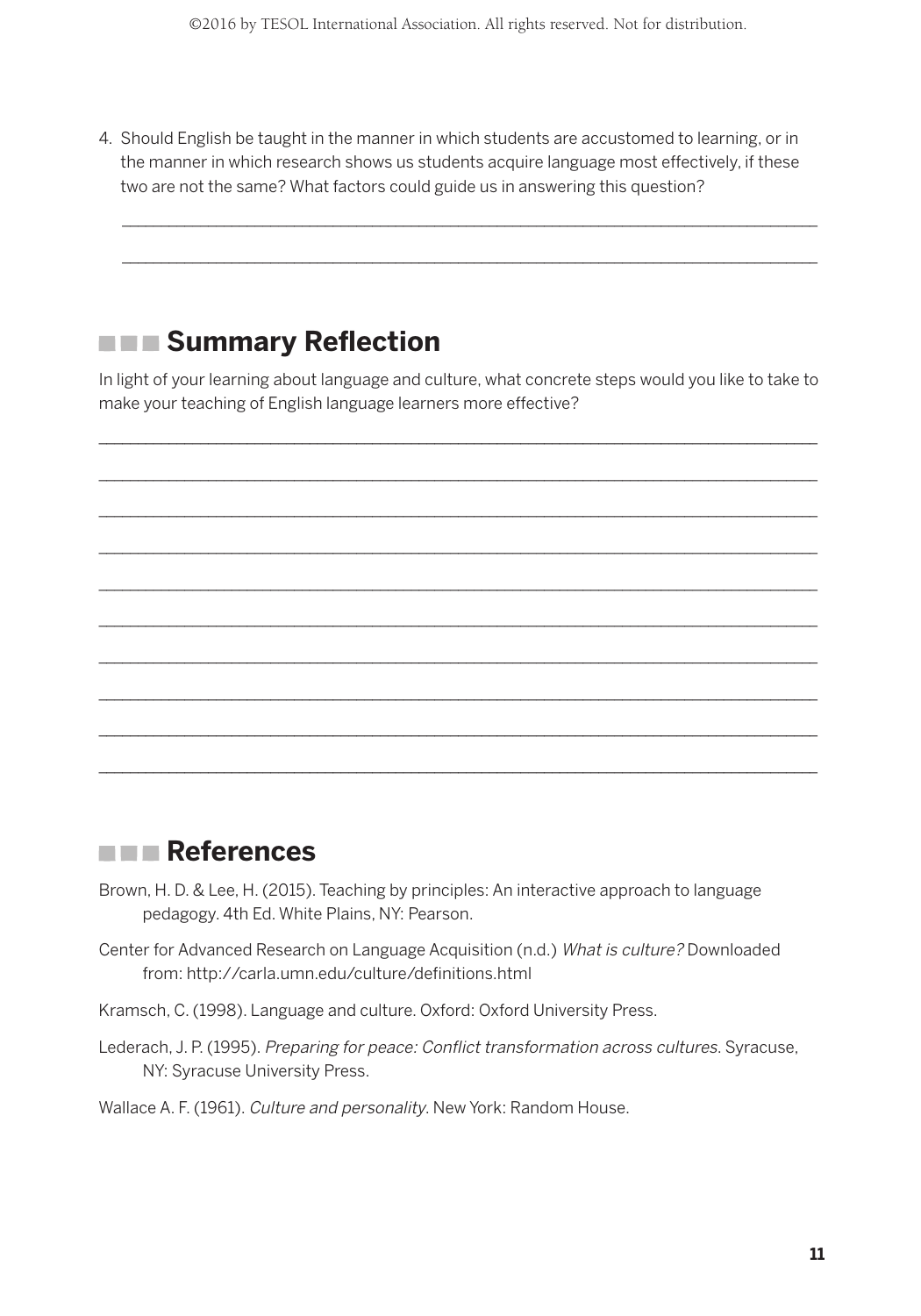

# Language and Culture: Possible Responses for Some Questions

## **Cultural dichotomies**

Cultures have often been viewed as "either-or" dichotomies. Some well-known cultural dichotomies include the following. Below each, briefly describe what it means.

Individualistic vs. collectivist: Individual rights and responsibilities vs. the rights and responsibilities of the group.

Independent vs. interdependent: Ability to make decisions according to what suits you, or what you want, rather than what is best for the community.

Shame culture vs. guilt culture: Avoiding doing something wrong or bad because it will cause shame for others (family, community) vs. avoiding it because you will feel guilt.

Time-oriented vs. event oriented: Valuing time (keeping things on time, sticking to a schedule) vs. valuing events (fully investing in one experience or event before moving on to the next; not using "time" as a prompt to move on to the next thing.)

Prestige-achieved vs. prestige-ascribed: Positions of authority are granted through merit, vs. being granted because of relationship or heritage.

Object as goal vs. person as goal: Pursuit of goals or achievements vs. pursuit of relationships.

Vulnerability as weakness vs. vulnerability as strength: Pressure to give the appearance of having no problems vs. willingness to discuss problems openly.

Asian vs. western: From cultures influenced by the East (China, Japan, Korea, India, etc.) vs. cultures originating from Europe, North America, etc.

Are these dichotomies legitimate, and are they helpful ways of viewing culture? In what ways might they be unhelpful? Though dichotomies can help us understand some general tendencies, culture and human behavior are much more complex than simple dichotomies. They are helpful in initial understanding of broad cultural differences, but should not be misapplied to individual people.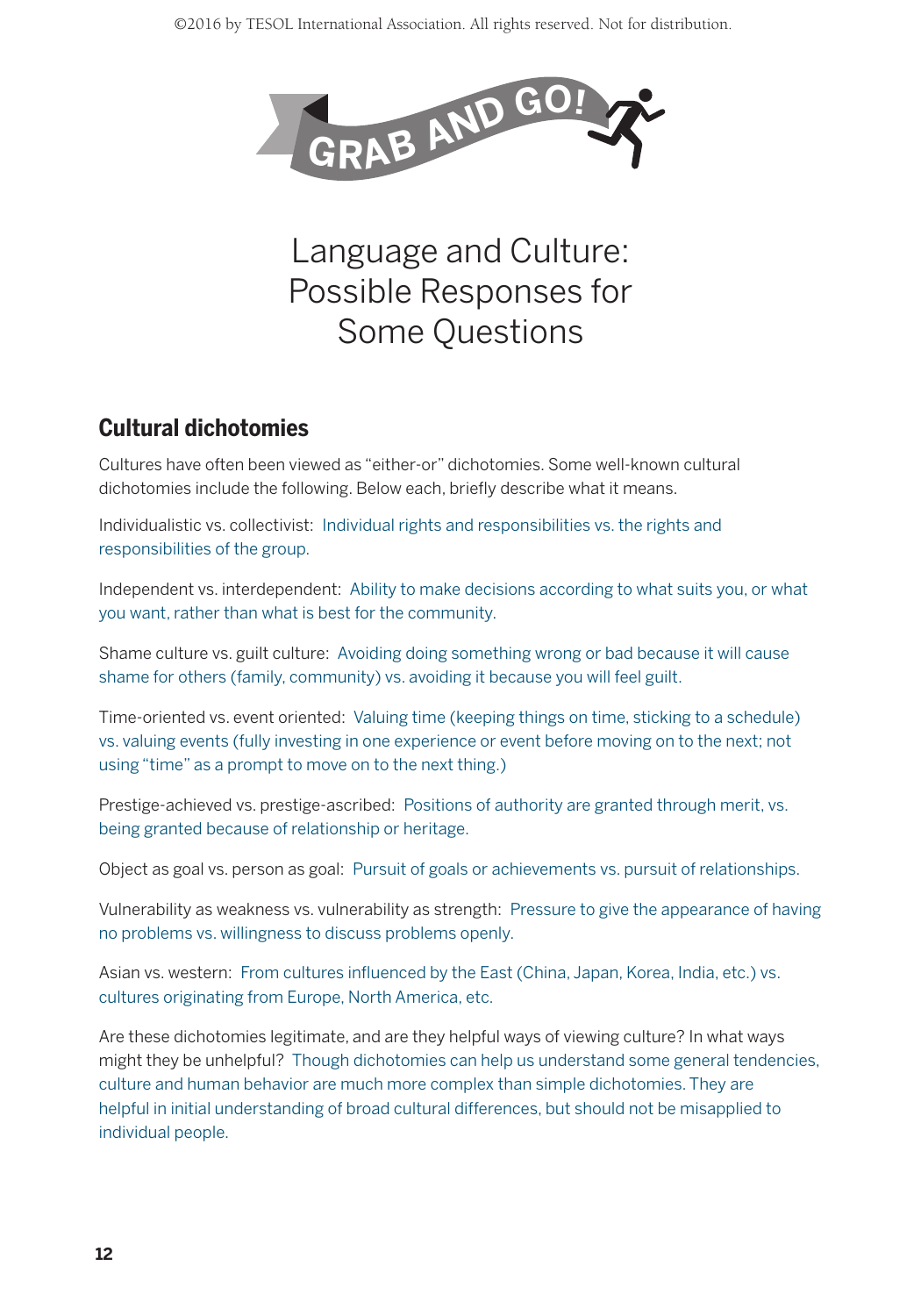## **Categorization**

1. Write a sentence showing the relationship between "deficit theory" and "ethnocentrism":

Deficit theory means that we view other cultures as being deficient. Ethnocentrism, the view that our own culture is the best, can lead to thinking of other cultures as deficient.

2. Write a sentence showing the difference between a "generalization" and a "stereotype":

Generalizations are sometimes helpful. For example, the generalizations that most Middle Easterners are Muslim and that Muslims don't eat pork can be helpful if I am preparing a dinner for students from the Middle East, in that I can know not to serve pork. A stereotype is a generalization that is either over-applied or false, and which has a negative effect. For example, the stereotype that women are inferior drivers to men is false, and if this stereotype is expressed, it might have a negative effect on perceptions and relationships.

3. Write a sentence showing the connection between "pragmatics" and "generalizations":

Pragmatics is the ability to use language in culturally and socially appropriate ways. Generalizations can help us to use language appropriately. For example, in the United States a generalization is that older women do not like to tell their age. So, pragmatic competence would be learning about the restrictions on asking about someone's age, along with the appropriate language used to ask someone their age. Though the taboo on asking women their age is a generalization (i.e. some women don't mind telling their age), pragmatic competence using English in the United States would dictate restricting this question to children and men.

## **Relationality**

1. What is the concept of "face"? Write examples of "losing face" and "saving face."

When Hae Min didn't get into medical school, her parents lost face.

In some cultures students don't ask questions in class so that their teachers can save face.

2. Compare how "face" is perceived and applied in two cultures, preferably your own and another that you interact with.

In American culture, saving face is largely individual. My family is not likely to lose face because of my mistakes. In Japan, a child who fails causes his parents to lose face.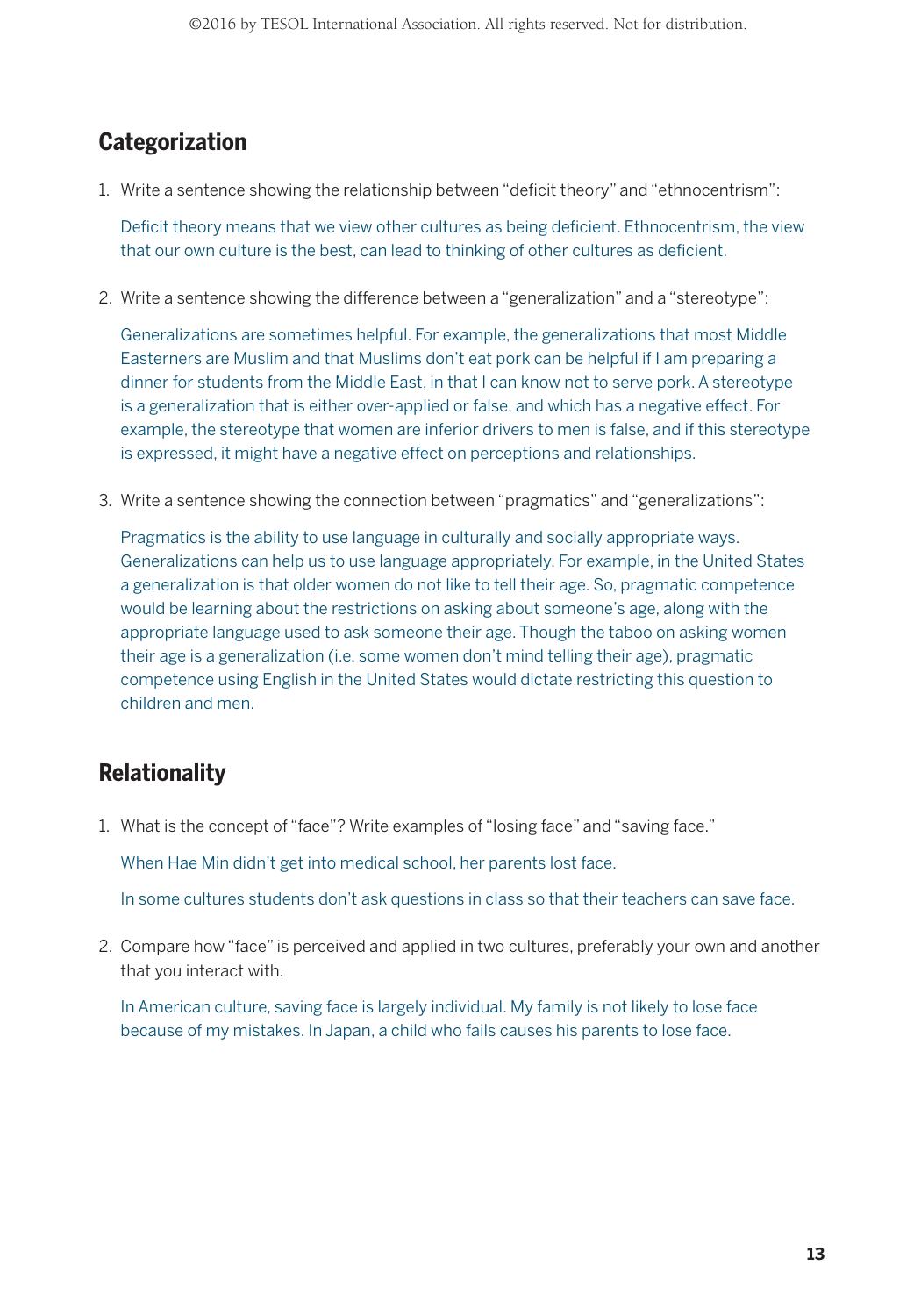## **Choice in Culture**

Consider these culture-crossing terms:

Multicultural: People from different cultural groups present in one context.

Intercultural: People from different cultural groups not only present but also interacting, within a context.

Cross-culture: The bridging of two cultures within a context.

Multicultural/intercultural competence: The ability to navigate the presence and/or interaction of two or more cultural groups within a context.

# **Culture in Conversation**

Conversation is much more than speaking! When we converse, we are not only sharing information, we are also establishing relationships and creating a relational identity, within a cultural context.

Conversation is considered to involve the following competencies (adapted from Brown & Lee, 2015).

Place these words in the correct blanks: **discourse**, **sociocultural**, **linguistic**, **strategic**.

- 1. Linguistic competence: the knowledge of words, structures, pronunciation, etc.
- 2. Sociocultural competence: understanding social interpretations of speech, and ability to convey intended social meanings.
- 3. Discourse competence: ability to begin and end conversations, negotiating turntaking, demonstrating cohesion and coherence.
- 4. Strategic competence: knowing strategies for solving communication problems; ability to re-phrase, ask for clarification, etc.

Consider these conversational problems. What area of competence is lacking?

- 1. Ari is impressed with his teacher's new cell phone, and blurts out, "How much did you pay for this?" Sociocultural
- 2. Maria and Leo are doing a classroom conversational activity. You (the teacher) notice that neither of them is speaking. Maria seems flustered, and suddenly says in the L1, "I can't do this!" Strategic
- 3. You have asked Hari to tell you about his job. You know he is an accountant. He says "I work . . . money." "I . . . people . . . how much spend . . ." Linguistic
- 4. You greet your student Diah by saying "It's really hot today, isn't it." Diah just nods, and seems to wonder what she is supposed to say. Discourse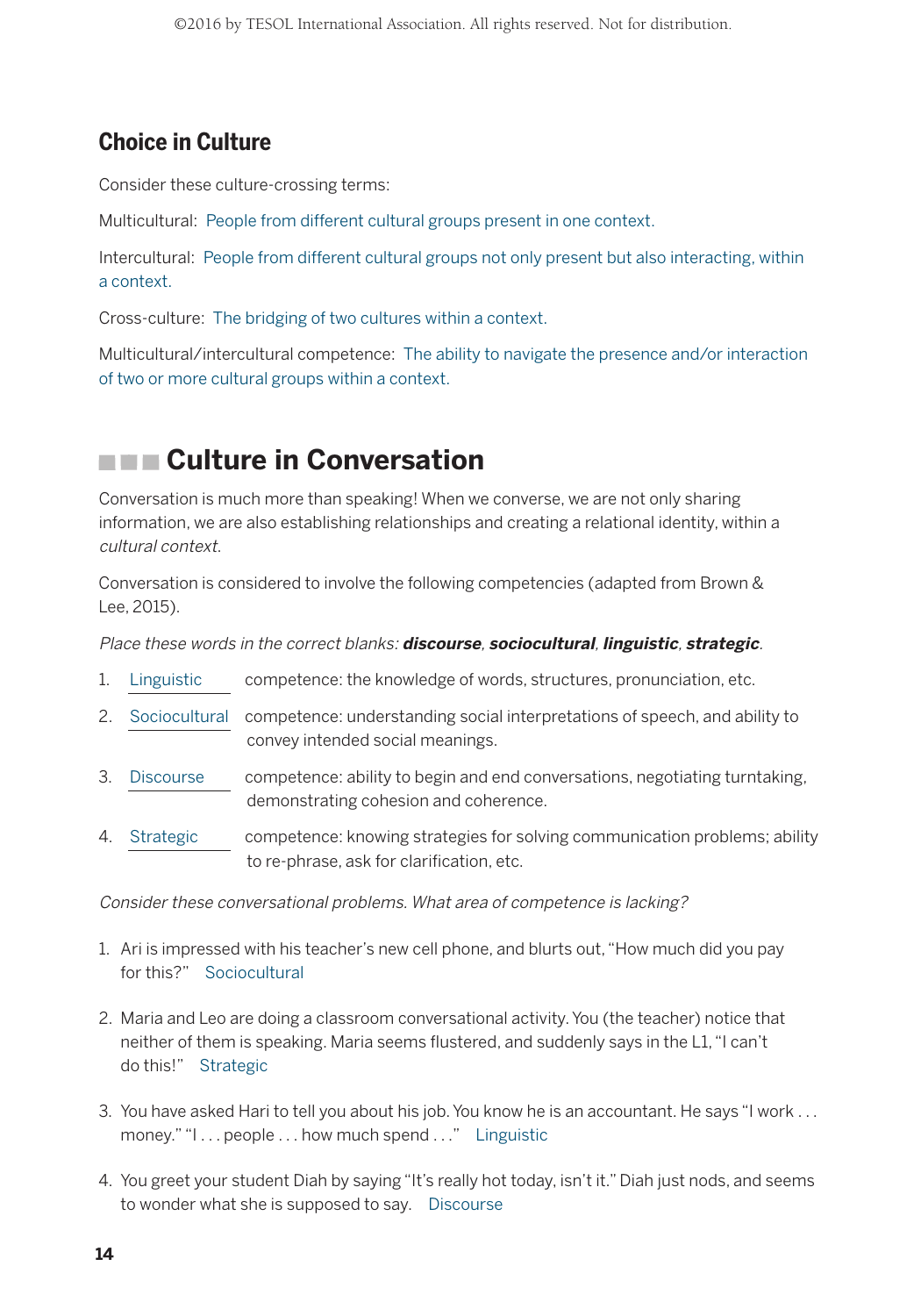## **INDEE Intersections of Language and Culture**

#### **Socialization and Language Learning**

Socialization into a culture is interwoven with language learning, in both first and additional languages. Language both expresses and embodies culture (Kramsch, 1998). What are some examples of socialization through first and/or second acquisition?

In American culture we say "thank you" or "thanks" for many different things. It is almost never inappropriate. In other cultures this is seen as being trivial, and possibly lessening the value of the concept of gratitude. Our use of "thank you" denotes a high cultural priority of informal politeness and friendliness.

## **Cultural Adaptation**

When we adapt to a new culture, we typically either *accommodate* or *assimilate* in various aspects of that culture. When we *accommodate* a new behavior, we accept it even if we don't adopt it. When we *assimilate* a new cultural value or behavior, we adopt this way of thinking or behaving.

1. Write an example of accommodation and an example of assimilation.

Accommodation: I understand and can work with the notion of conveying messages through a third party, when I am living and working in Indonesia. However, I never become comfortable with conveying messages through a third party.

Assimilation: I learn to convey messages through a third party when I am in Indonesia. If I assimilate well, I may have a difficult time speaking directly (as opposed to through a third party) to someone about a problem.

2. How could language affect each of these?

Language is often involved in accommodation and assimilation. In the above example, I must learn the language that is culturally acceptable for using third party mediation.

## **Linguistic Relativity (LR)**

The Sapir-Whorf Hypothesis (see Kramsch, 1998) says that language influences how we "see" the world, and thus also influences our thought processes. In its weak form this is "linguistic relativity"; in its stronger form, it is "linguistic determinism." LR can account for perceptions of time, status, community, individuality, gender, etc. For example, the Indonesian language uses the same word for "study" and "learn." The theory of linguistic relativity might say, then, that Indonesians might be more inclined to see these two as the same, whereas an English speaker might argue that "studying" and "learning" are two very different things.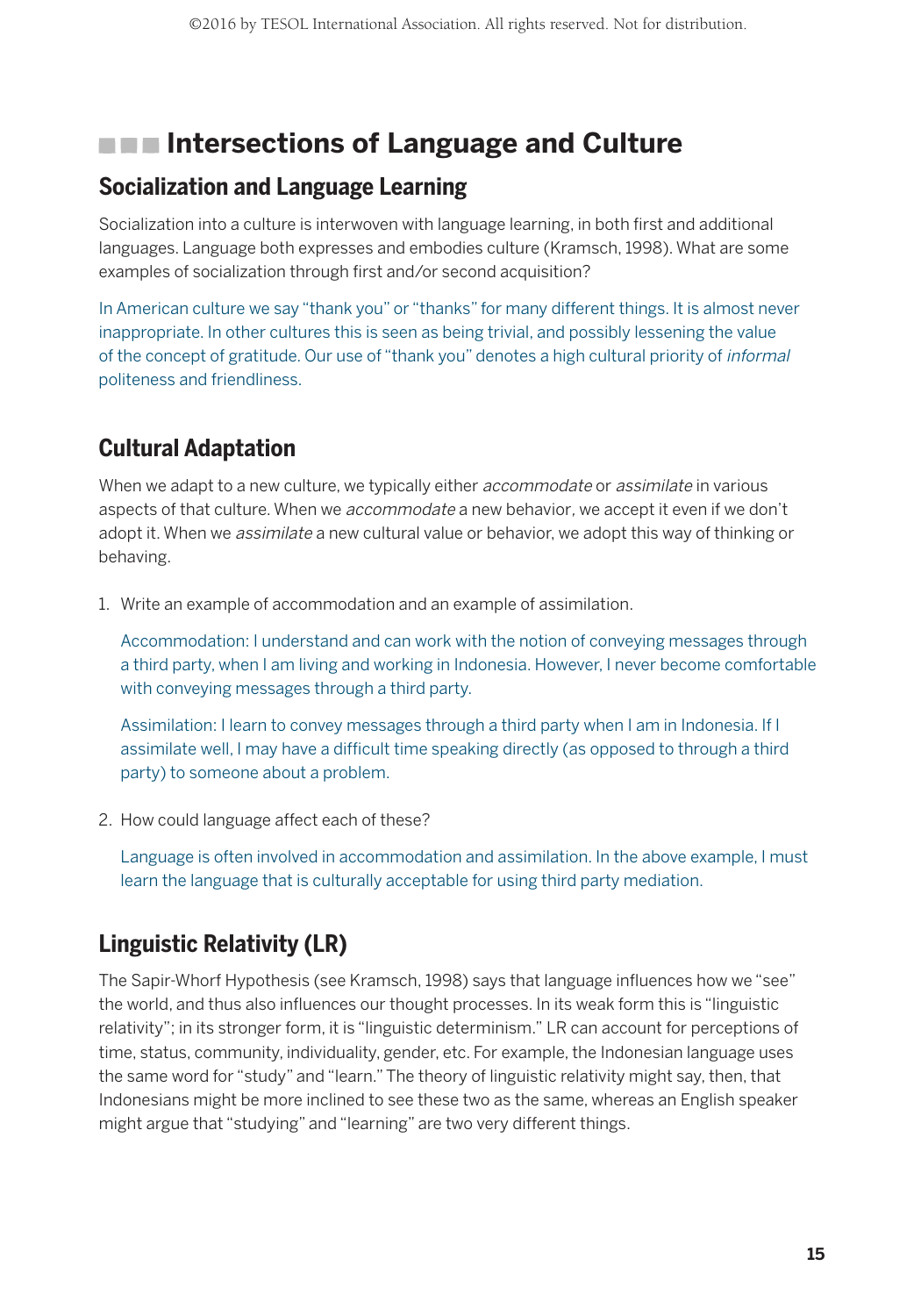### **Schema**

Schema is learners' prior experiences and background knowledge. It is used to talk about how learners interpret classroom events and content. How might this apply to cross-cultural language learning, as well as learning content through a new language?

Example: A learner coming from a culture where dogs are not kept as pets may have a hard time relating to stories about dogs. This learner may not answer 'inference' questions correctly after a reading, for example, if those require interpreting emotions such as love and affection for a dog.

### **Grice's Cooperative Principles of Conversation: (see Kramsch, 1998)**

Briefly explain each of the maxims in Grice's Cooperative principle.

- 1. Quantity: Provide only the information required.
- 2. Quality: Provide only truthful information.
- 3. Relevance: Provide only relevant information.
- 4. Manner: Provide information in a manner that can be understood.

How might the principles look different in different cultures?

Different cultures have different ideas about what is required, truthful, relevant and clear.

#### **The Meaning of Words**

1. Define these terms:

Denotation: The dictionary meaning of a word. Ex: rose = flower

Connotation: The additional meanings and symbols that a word has. Ex: rose = love

2. Which is more associated with culture? Share some examples. Connotation

#### **Code-Switching and Translanguaging**

1. Define these terms:

Code-switching: Switching languages during communication—may be perceived as negative if done because of deficits in either language

Translanguaging: Switching languages during communication—perceived as positive, flexible language use for specific sociocultural and communicative purposes.